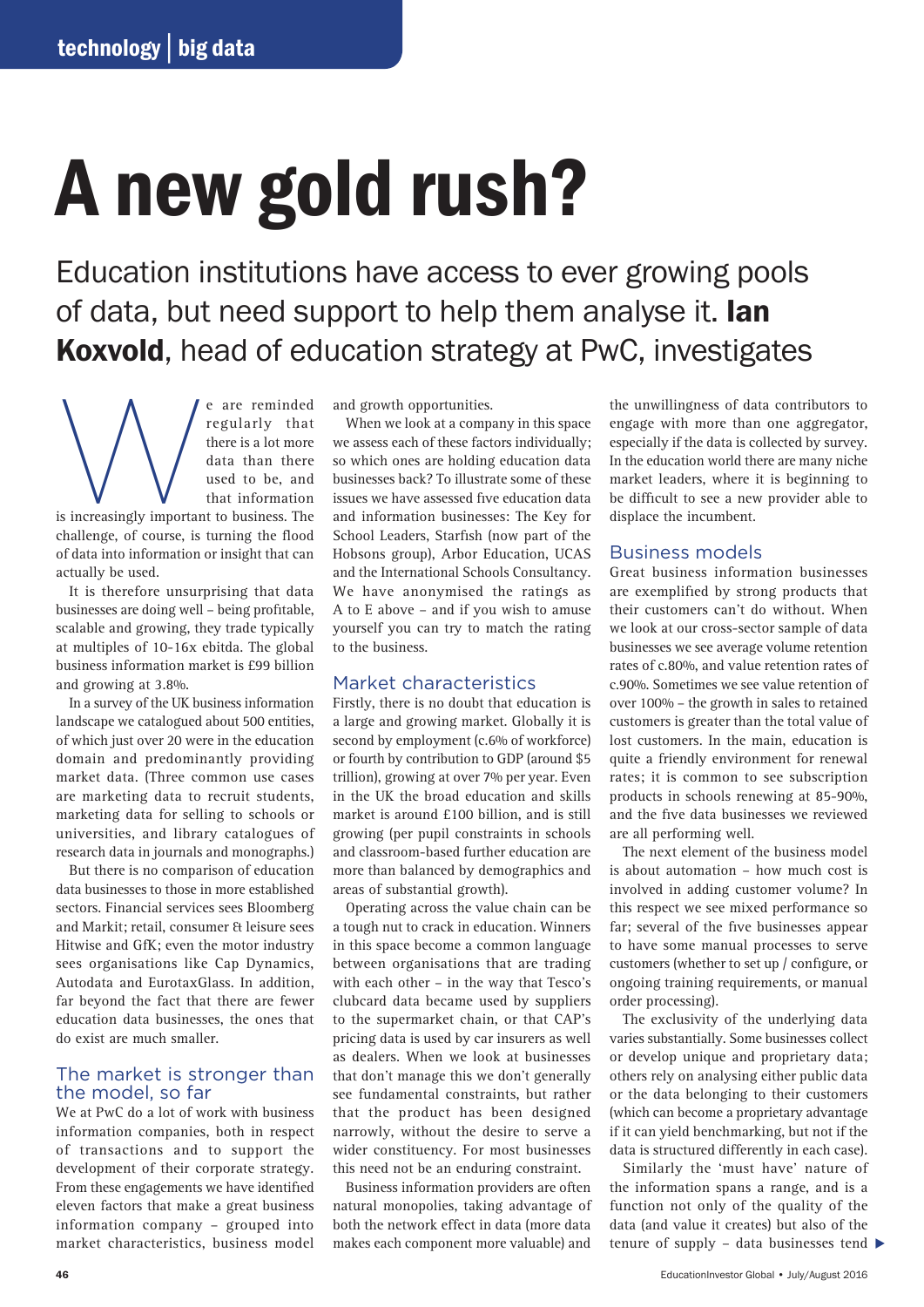| Growth        | New growth areas                                 | $\checkmark$ $\checkmark$ $\checkmark$ | $\sqrt{2}$                             | $\sqrt{\checkmark}$                    | $\checkmark$              | $\checkmark$                     |
|---------------|--------------------------------------------------|----------------------------------------|----------------------------------------|----------------------------------------|---------------------------|----------------------------------|
|               | Ability to grow pricing                          | $\checkmark$                           | $\checkmark$                           | $\checkmark$                           | $\checkmark$              | $\checkmark$                     |
|               | Ability to grow usage amongst existing customers | $\checkmark\checkmark\checkmark$       | $\checkmark$                           | $\checkmark$                           | J                         | $\checkmark$                     |
| <b>Model</b>  | <b>Total - business model</b>                    | $\checkmark$                           | $\checkmark$                           | $\checkmark$                           | $\checkmark$ $\checkmark$ | $\checkmark$                     |
|               | Embedded into customers' workflow                | $\checkmark$ $\checkmark$              | $\sqrt{}$                              |                                        | $\checkmark$              | $\checkmark$ $\checkmark$        |
|               | Provision of must have, value-add information    | $\checkmark$                           | $\checkmark$                           | $\sqrt{\sqrt{}}$                       | $\checkmark$              | $\checkmark$                     |
|               | Access to proprietary information                | $\checkmark$                           | $\checkmark$                           | $\checkmark$ $\checkmark$              | $\checkmark$ $\checkmark$ | $\checkmark$                     |
|               | Scalable model with largely fixed cost base      | $\checkmark$                           | $\checkmark$                           | $\checkmark$                           | $\checkmark$ $\checkmark$ | $\checkmark$                     |
|               | Subscription model / high customer retention     | $\checkmark$ $\checkmark$              | $\checkmark$                           | $\checkmark$                           | $\checkmark$ $\checkmark$ | $\checkmark$                     |
| <b>Market</b> | <b>Total - market characteristics</b>            | $\checkmark$                           | $\checkmark$                           | $\checkmark\checkmark\checkmark$       | $\checkmark$              | $\checkmark\checkmark\checkmark$ |
|               | Market-leading position                          | $\checkmark$                           | $\checkmark$ $\checkmark$              | $\checkmark$ $\checkmark$ $\checkmark$ | $\checkmark$              | $\checkmark$                     |
|               | Ability to operate across industry value chain   | $\checkmark$                           | $\checkmark$                           | $\checkmark$                           |                           | $\checkmark\checkmark\checkmark$ |
|               | Large and growing end markets                    | $\checkmark$ $\checkmark$              | $\checkmark$ $\checkmark$ $\checkmark$ | $\checkmark$                           | $\checkmark$              | $\checkmark$                     |
|               |                                                  | $\overline{A}$                         | B                                      | $\mathsf{C}$                           | D                         | Е                                |

## FIGURE 1: WHAT MAKES A GREAT BUSINESS INFORMATION COMPANY?

*Source: PwC*

|                                              | <b>General</b> | <b>TMT</b> | <b>RCL</b> | <b>FS</b> | <b>EUMI</b> | <b>Industrial</b><br><b>Products</b> | <b>Business</b><br><b>Services</b> | <b>Health &amp;</b> | <b>Pharma Education</b> | Real<br><b>Estate</b> |
|----------------------------------------------|----------------|------------|------------|-----------|-------------|--------------------------------------|------------------------------------|---------------------|-------------------------|-----------------------|
| Economic &<br>financial                      |                |            |            |           |             | C                                    |                                    |                     |                         |                       |
| Pricing                                      |                |            |            |           |             |                                      |                                    | ٠                   |                         |                       |
| Market<br>databases                          |                |            |            |           |             |                                      |                                    |                     |                         |                       |
| Market<br>research,<br>analysis &<br>insight |                |            |            |           |             |                                      | ۰                                  |                     |                         |                       |
| Compliance,<br>IP and legal                  |                |            |            |           |             |                                      |                                    |                     |                         |                       |
| 'How to'                                     | ٠              |            |            |           |             |                                      |                                    | ٠                   |                         |                       |
| Publishing-led<br>business<br>information    |                |            |            |           |             |                                      |                                    |                     |                         |                       |

*Source: Source: PwC*